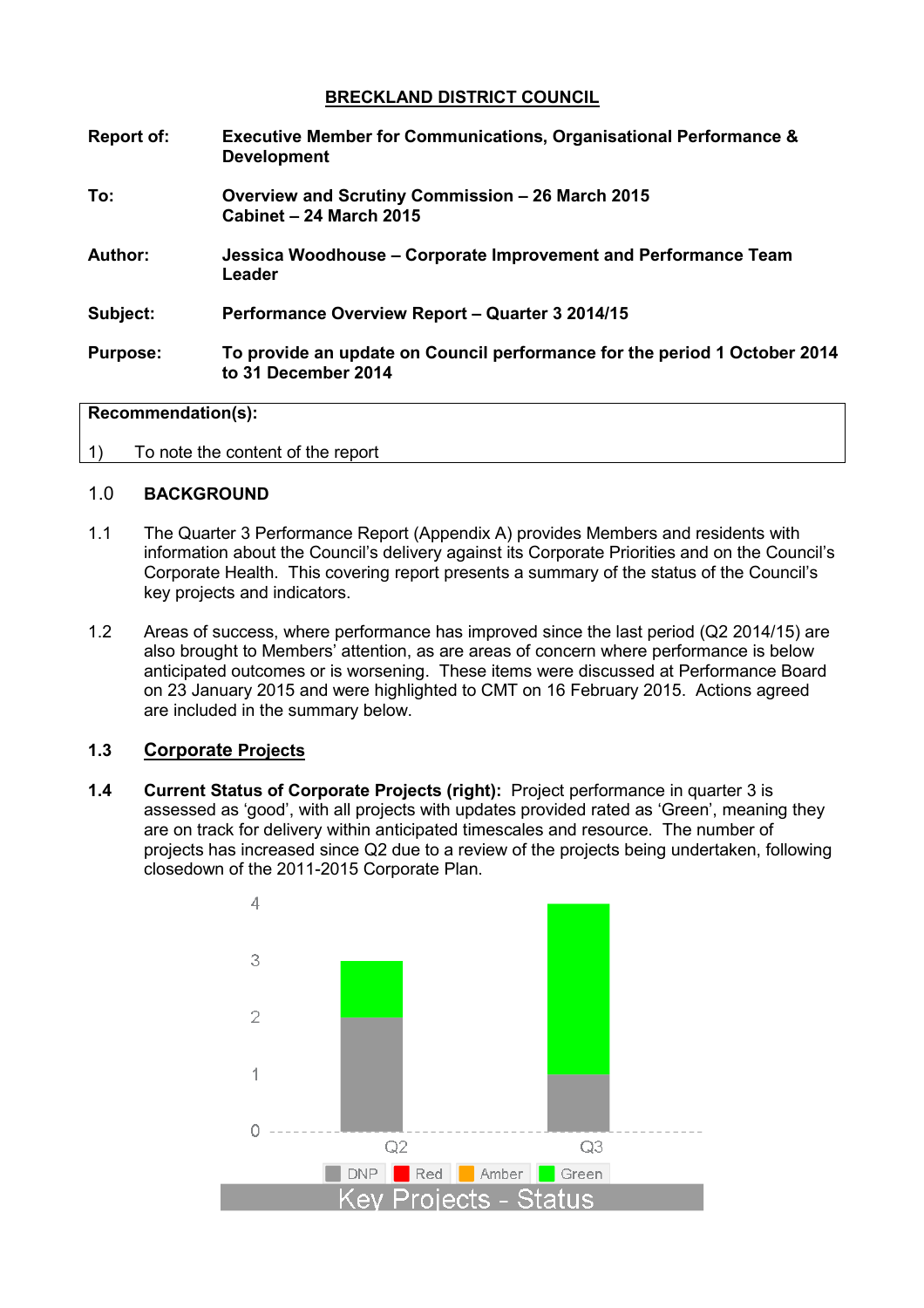# **1.5 Key Performance Indicators**

- 1.6 **Current status of key performance indicators (below):** Indicator performance in quarter 3 is assessed as 'fair', with 15 indicators (51.8%) marked 'Green', meaning that performance is very good and is meeting or exceeding the achievable standard. 5 indicators (17.2%) are 'Amber' meaning performance in these areas is at acceptable levels between the minimum and achievable standards. 8 indicators (27.6%) are 'Red', meaning performance is poor and not achieving the minimum standard.
- 1.7 Data was not provided within the required timeframe for 1 indicator (3.4%), which represents a significant reduction from Q2 resulting from stronger governance following introduction of an internal Performance Board in October 2014.



# 1.8 **AREAS OF SUCCESS**

1.9 There were no areas of significant improvement noted during Q3, with the status of the majority of indicators remaining unchanged.

# **1.10 AREAS OF CONCERN**

- 1.11 The following indicators are either not achieving minimum standards, or performance has fallen significantly since Q2.
- 1.12 **Customer Contact Abandonment Rate** Performance remains 'Red' at Q3 though marginal improvement is being seen following some recruitment having taken place. New staff members have recently started, which has resulted in some improvement in performance. Training is underway for elections in preparation for this upcoming busy period and the service is proactively planning to meet demand. Discussion took place about the service's resilience and ability to deal with issues of sickness and turnover, and ensuring plans were in place to address these issues. It was acknowledged that the staffing level is vulnerable with no slack, and the service manager is ensuring that any vacant posts are filled.
- 1.13 **Formal Complaint Handling % of stage 1 complaints that escalated to stage 2** Performance remains 'Red' at Q3 and is worsening. It was noted at Performance Board that a higher proportion of complaints were being escalated from stage 1 to stage 2. It is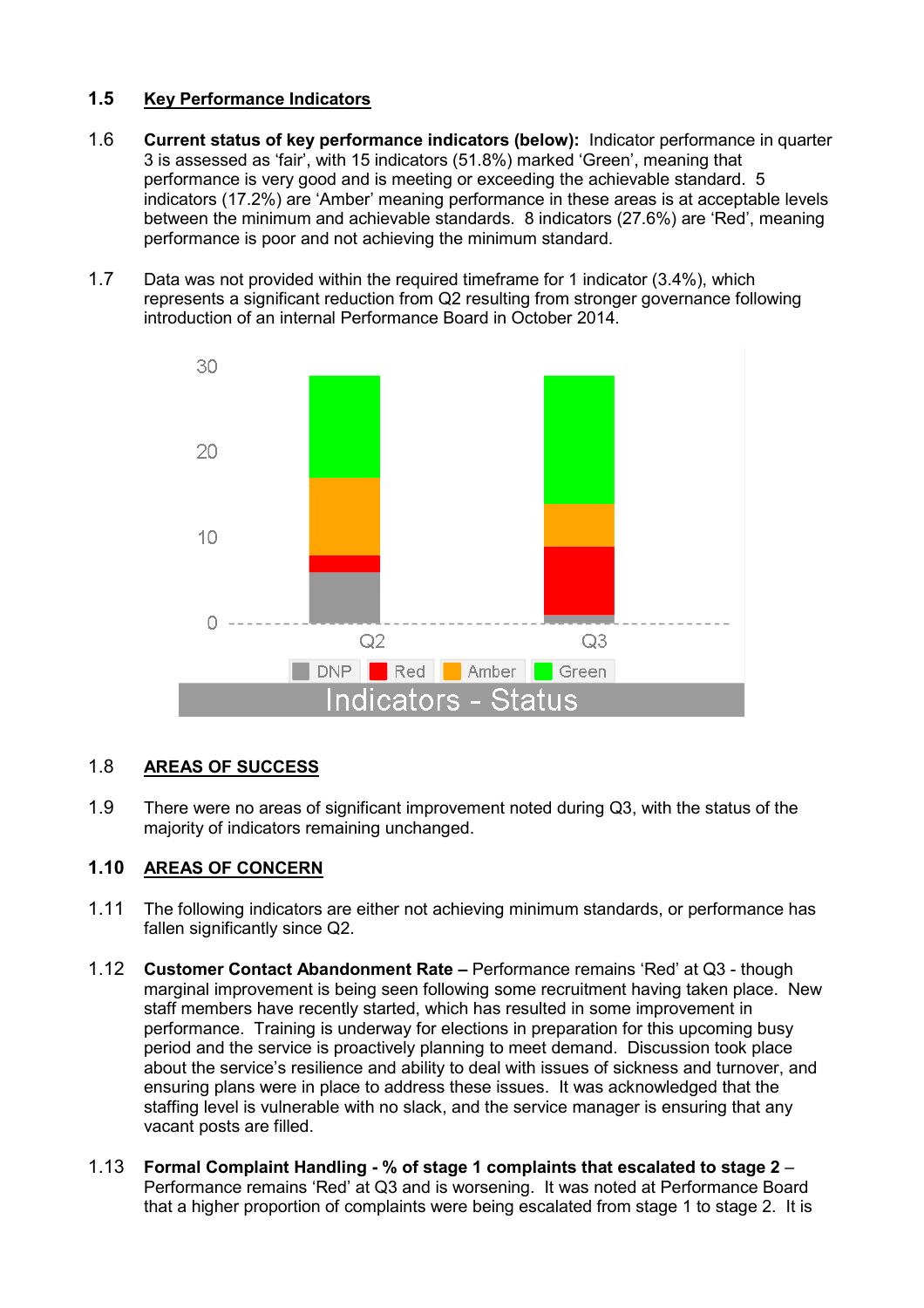not clear whether this is due to a change in the complaints process or a systemic issue in one or more services. Democratic Services has provided data to the Corporate Improvement & Performance Team for further analysis and investigation.

- 1.14 **Satisfaction with street cleanliness and grounds maintenance** Results of the most recent survey have fallen since the previous survey and are below minimum standards. The service has analysed the results and it is not clear whether there are perception or resource issues. The service feels that the survey itself needs to be reviewed as the questions may not be valid and appropriate for different areas of the district. This was agreed as an action to be taken forward.
- 1.15 **Net capital expenditure against budget** The capital programme is significantly under spent by £9m. This is largely made up of £6.5m for Riverside and £1m for affordable housing, which has been carried forward to next year.
- 1.16 **Overall income against budget** The matter of measuring income and expenditure performance was discussed, in relation to best financial practice that 'closer to budget' is better. It was agreed that while additional income is generally a good thing, services need to better understand the importance of budget forecasting and profiling in order to achieve a balanced year end position. Closer monitoring of the net budget position will be built into the Performance Framework for 2015/16 onwards.

## 2.0 **OPTIONS**

2.1 No recommendations made. Report for information and to be noted only.

## 3.0 **REASONS FOR RECOMMENDATION(S)**

3.1 No recommendations made. Report for information and to be noted only.

## 4.0 **EXPECTED BENEFITS**

4.1 Not applicable.

## 5.0 **IMPLICATIONS**

#### 5.1 **Carbon Footprint / Environmental Issues**

5.1.1 Carbon Footprint / Environmental Issues have been considered and it is the opinion of the Report Author that there are no implications.

#### 5.2 **Constitution & Legal**

5.2.1 Constitution and Legal Issues have been considered and it is the opinion of the Report Author that there are no implications.

## 5.3 **Contracts**

5.3.1 Contracts implications have been considered and it is the opinion of the Report Author that there are no implications.

### 5.4 **Corporate Priorities**

5.4.1 The report presents progress monitoring of performance of the corporate priorities.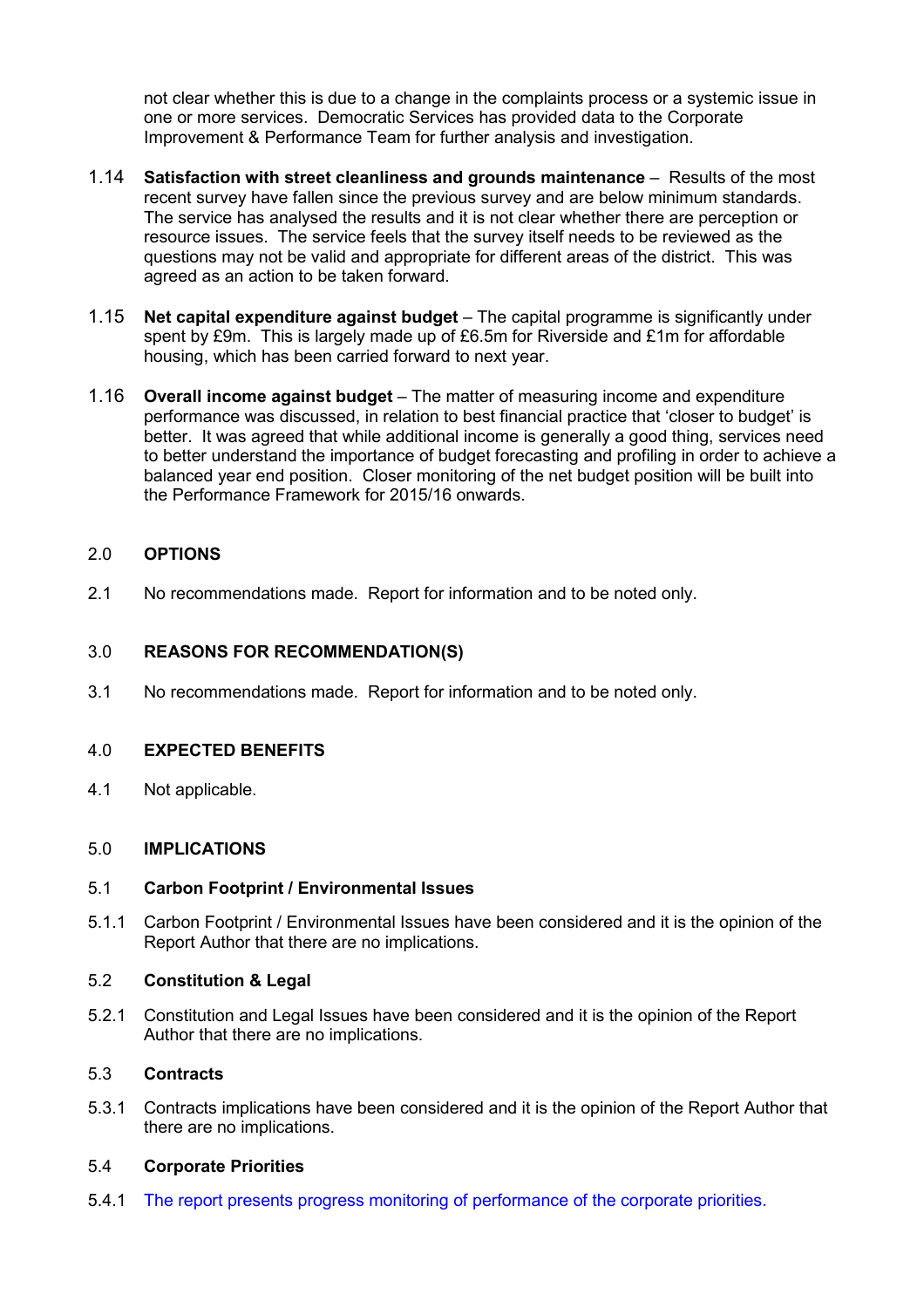## 5.5 **Crime and Disorder**

5.5.1 Crime and Disorder implications have been considered and it is the opinion of the Report Author that there are no implications.

## 5.6 **Equality and Diversity / Human Rights**

5.6.1 Equality and Diversity / Human Rights implications have been considered and it is the opinion of the Report Author that there are no implications.

#### 5.7 **Financial**

5.7.1 Financial implications have been considered and it is the opinion of the Report Author that there are no implications.

### 5.8 **Health & Wellbeing**

5.8.1 Health & Wellbeing implications have been considered and it is the opinion of the Report Author that there are no implications.

### 5.9 **Risk Management**

5.9.1 Risk implications have been considered and it is the opinion of the Report Author that there are no implications.

## 5.10 **Staffing**

5.10.1 Staffing implications have been considered and it is the opinion of the Report Author that there are no implications.

## 5.11 **Stakeholders / Consultation / Timescales**

5.12.1 Stakeholder / Consultation / Timescale implications have been considered and it is the opinion of the Report Author that there are no implications.

#### 6.0 **WARDS/COMMUNITIES AFFECTED**

6.1 No Wards or Communities are affected

## 7.0 **ACRONYMS**

7.1 CMT – Corporate Management Team

Background papers:- See The Committee Report Guide

Background papers:- None

# **Lead Contact Officer**

Telephone Number: 01362 656388

Name and Post: Jessica Woodhouse – Corporate Improvement & Performance Team Leader Email: intervalue contracts are intervals in the sessica.woodhouse@breckland-sholland.gov.uk